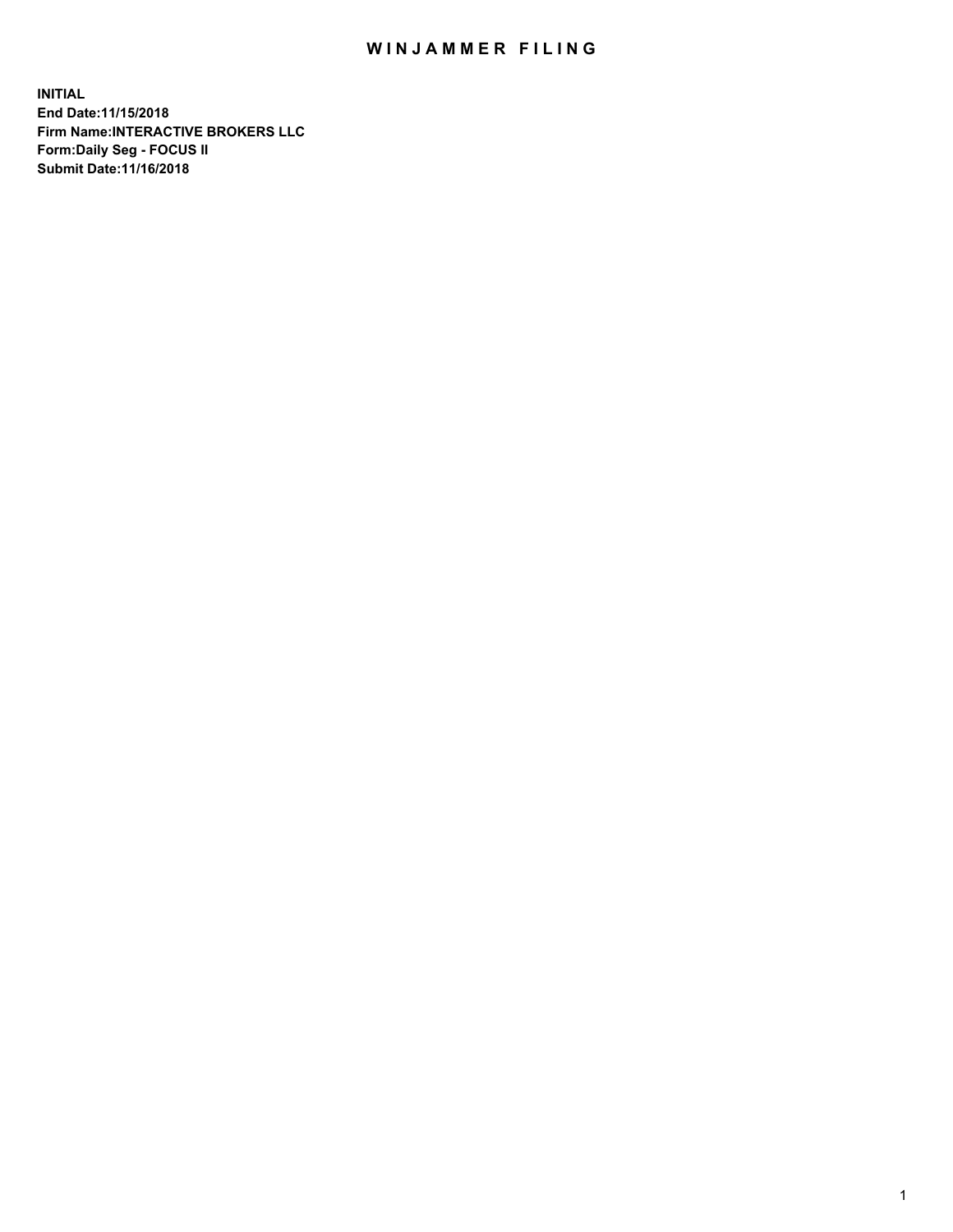**INITIAL End Date:11/15/2018 Firm Name:INTERACTIVE BROKERS LLC Form:Daily Seg - FOCUS II Submit Date:11/16/2018 Daily Segregation - Cover Page**

| Name of Company                                                                                                                                                                                                                                                                                                                | <b>INTERACTIVE BROKERS LLC</b>                                                                  |
|--------------------------------------------------------------------------------------------------------------------------------------------------------------------------------------------------------------------------------------------------------------------------------------------------------------------------------|-------------------------------------------------------------------------------------------------|
| <b>Contact Name</b>                                                                                                                                                                                                                                                                                                            | James Menicucci                                                                                 |
| <b>Contact Phone Number</b>                                                                                                                                                                                                                                                                                                    | 203-618-8085                                                                                    |
| <b>Contact Email Address</b>                                                                                                                                                                                                                                                                                                   | jmenicucci@interactivebrokers.c<br>om                                                           |
| FCM's Customer Segregated Funds Residual Interest Target (choose one):<br>a. Minimum dollar amount: ; or<br>b. Minimum percentage of customer segregated funds required:%; or<br>c. Dollar amount range between: and; or<br>d. Percentage range of customer segregated funds required between:% and%.                          | $\overline{\mathbf{0}}$<br>$\overline{\mathbf{0}}$<br>155,000,000 245,000,000<br>0 <sub>0</sub> |
| FCM's Customer Secured Amount Funds Residual Interest Target (choose one):<br>a. Minimum dollar amount: ; or<br>b. Minimum percentage of customer secured funds required:% ; or<br>c. Dollar amount range between: and; or<br>d. Percentage range of customer secured funds required between:% and%.                           | $\overline{\mathbf{0}}$<br>$\overline{\mathbf{0}}$<br>80,000,000 120,000,000<br>0 <sub>0</sub>  |
| FCM's Cleared Swaps Customer Collateral Residual Interest Target (choose one):<br>a. Minimum dollar amount: ; or<br>b. Minimum percentage of cleared swaps customer collateral required:% ; or<br>c. Dollar amount range between: and; or<br>d. Percentage range of cleared swaps customer collateral required between:% and%. | $\overline{\mathbf{0}}$<br>$\underline{\mathbf{0}}$<br>0 <sub>0</sub><br>0 <sub>0</sub>         |

Attach supporting documents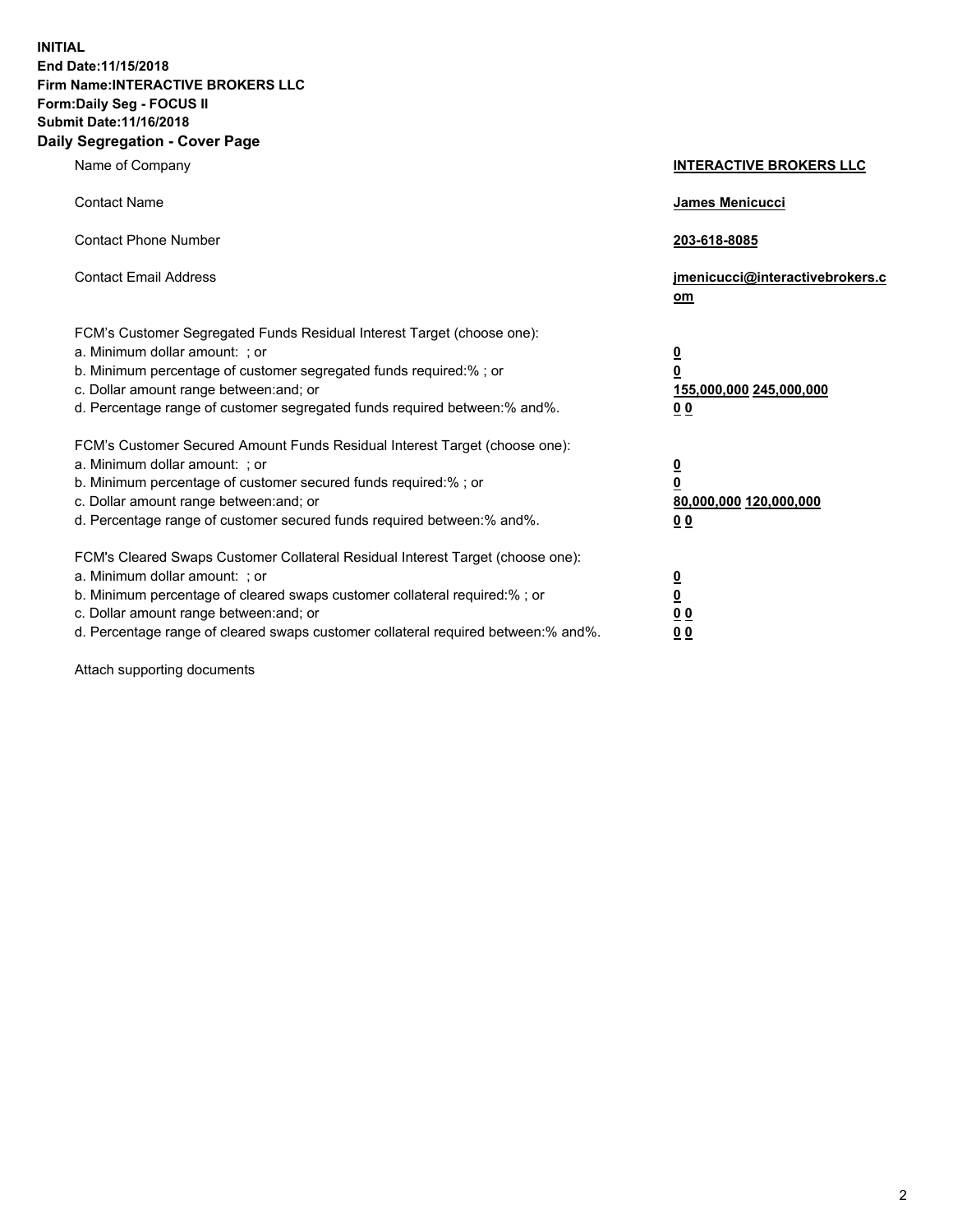## **INITIAL End Date:11/15/2018 Firm Name:INTERACTIVE BROKERS LLC Form:Daily Seg - FOCUS II Submit Date:11/16/2018 Daily Segregation - Secured Amounts**

|     | Daily Segregation - Secured Amounts                                                         |                                                 |
|-----|---------------------------------------------------------------------------------------------|-------------------------------------------------|
|     | Foreign Futures and Foreign Options Secured Amounts                                         |                                                 |
|     | Amount required to be set aside pursuant to law, rule or regulation of a foreign            | $0$ [7305]                                      |
|     | government or a rule of a self-regulatory organization authorized thereunder                |                                                 |
| 1.  | Net ledger balance - Foreign Futures and Foreign Option Trading - All Customers             |                                                 |
|     | A. Cash                                                                                     | 473,062,085 [7315]                              |
|     | B. Securities (at market)                                                                   | $0$ [7317]                                      |
| 2.  | Net unrealized profit (loss) in open futures contracts traded on a foreign board of trade   | $-26,253,205$ [7325]                            |
| 3.  | Exchange traded options                                                                     |                                                 |
|     | a. Market value of open option contracts purchased on a foreign board of trade              | 49,815 [7335]                                   |
|     | b. Market value of open contracts granted (sold) on a foreign board of trade                | -86,797 [7337]                                  |
| 4.  | Net equity (deficit) (add lines 1. 2. and 3.)                                               | 446,771,898 [7345]                              |
| 5.  | Account liquidating to a deficit and account with a debit balances - gross amount           | 7,224 [7351]                                    |
|     | Less: amount offset by customer owned securities                                            | 0 [7352] 7,224 [7354]                           |
| 6.  | Amount required to be set aside as the secured amount - Net Liquidating Equity              | 446,779,122 [7355]                              |
|     | Method (add lines 4 and 5)                                                                  |                                                 |
| 7.  | Greater of amount required to be set aside pursuant to foreign jurisdiction (above) or line | 446,779,122 [7360]                              |
|     | 6.                                                                                          |                                                 |
|     | FUNDS DEPOSITED IN SEPARATE REGULATION 30.7 ACCOUNTS                                        |                                                 |
| 1.  | Cash in banks                                                                               |                                                 |
|     | A. Banks located in the United States                                                       | 66,455,108 [7500]                               |
|     | B. Other banks qualified under Regulation 30.7                                              | 0 [7520] 66,455,108 [7530]                      |
| 2.  | Securities                                                                                  |                                                 |
|     | A. In safekeeping with banks located in the United States                                   | 398,160,662 [7540]                              |
|     | B. In safekeeping with other banks qualified under Regulation 30.7                          | 0 [7560] 398,160,662 [7570]                     |
| 3.  | Equities with registered futures commission merchants                                       |                                                 |
|     | A. Cash                                                                                     | $0$ [7580]                                      |
|     | <b>B.</b> Securities                                                                        | $0$ [7590]                                      |
|     | C. Unrealized gain (loss) on open futures contracts                                         | $0$ [7600]                                      |
|     | D. Value of long option contracts                                                           | $0$ [7610]                                      |
|     | E. Value of short option contracts                                                          |                                                 |
| 4.  | Amounts held by clearing organizations of foreign boards of trade                           | 0 [7615] 0 [7620]                               |
|     | A. Cash                                                                                     |                                                 |
|     | <b>B.</b> Securities                                                                        | $0$ [7640]                                      |
|     |                                                                                             | $0$ [7650]                                      |
|     | C. Amount due to (from) clearing organization - daily variation                             | $0$ [7660]                                      |
|     | D. Value of long option contracts                                                           | $0$ [7670]                                      |
|     | E. Value of short option contracts                                                          | 0 [7675] 0 [7680]                               |
| 5.  | Amounts held by members of foreign boards of trade                                          |                                                 |
|     | A. Cash                                                                                     | 118,526,330 [7700]                              |
|     | <b>B.</b> Securities                                                                        | $0$ [7710]                                      |
|     | C. Unrealized gain (loss) on open futures contracts                                         | -15,266,471 [7720]                              |
|     | D. Value of long option contracts                                                           | 49,815 [7730]                                   |
|     | E. Value of short option contracts                                                          | <u>-86,797</u> [7735] <u>103,222,877</u> [7740] |
| 6.  | Amounts with other depositories designated by a foreign board of trade                      | 0 [7760]                                        |
| 7.  | Segregated funds on hand                                                                    | $0$ [7765]                                      |
| 8.  | Total funds in separate section 30.7 accounts                                               | 567,838,647 [7770]                              |
| 9.  | Excess (deficiency) Set Aside for Secured Amount (subtract line 7 Secured Statement         | 121,059,525 [7380]                              |
|     | Page 1 from Line 8)                                                                         |                                                 |
| 10. | Management Target Amount for Excess funds in separate section 30.7 accounts                 | 80,000,000 [7780]                               |
| 11. | Excess (deficiency) funds in separate 30.7 accounts over (under) Management Target          | 41,059,525 [7785]                               |
|     |                                                                                             |                                                 |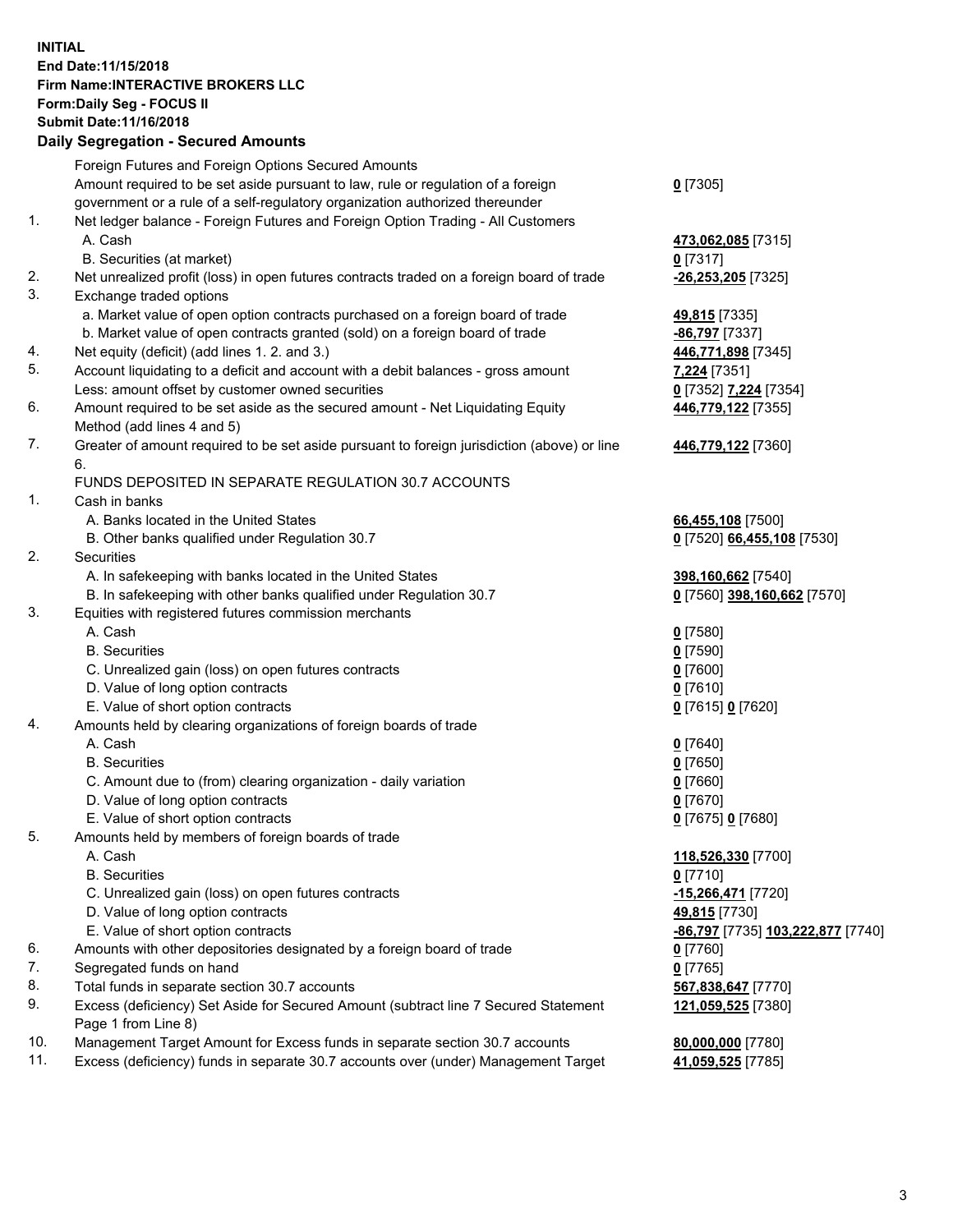**INITIAL End Date:11/15/2018 Firm Name:INTERACTIVE BROKERS LLC Form:Daily Seg - FOCUS II Submit Date:11/16/2018 Daily Segregation - Segregation Statement** SEGREGATION REQUIREMENTS(Section 4d(2) of the CEAct) 1. Net ledger balance A. Cash **3,965,630,116** [7010] B. Securities (at market) **0** [7020] 2. Net unrealized profit (loss) in open futures contracts traded on a contract market **-62,641,158** [7030] 3. Exchange traded options A. Add market value of open option contracts purchased on a contract market **440,805,601** [7032] B. Deduct market value of open option contracts granted (sold) on a contract market **-500,186,114** [7033] 4. Net equity (deficit) (add lines 1, 2 and 3) **3,843,608,445** [7040] 5. Accounts liquidating to a deficit and accounts with debit balances - gross amount **1,974,809** [7045] Less: amount offset by customer securities **0** [7047] **1,974,809** [7050] 6. Amount required to be segregated (add lines 4 and 5) **3,845,583,254** [7060] FUNDS IN SEGREGATED ACCOUNTS 7. Deposited in segregated funds bank accounts A. Cash **422,601,547** [7070] B. Securities representing investments of customers' funds (at market) **2,286,738,274** [7080] C. Securities held for particular customers or option customers in lieu of cash (at market) **0** [7090] 8. Margins on deposit with derivatives clearing organizations of contract markets A. Cash **4,615,776** [7100] B. Securities representing investments of customers' funds (at market) **1,408,003,975** [7110] C. Securities held for particular customers or option customers in lieu of cash (at market) **0** [7120] 9. Net settlement from (to) derivatives clearing organizations of contract markets **13,405,890** [7130] 10. Exchange traded options A. Value of open long option contracts **440,740,792** [7132] B. Value of open short option contracts **-500,137,348** [7133] 11. Net equities with other FCMs A. Net liquidating equity **0** [7140] B. Securities representing investments of customers' funds (at market) **0** [7160] C. Securities held for particular customers or option customers in lieu of cash (at market) **0** [7170] 12. Segregated funds on hand **0** [7150] 13. Total amount in segregation (add lines 7 through 12) **4,075,968,906** [7180] 14. Excess (deficiency) funds in segregation (subtract line 6 from line 13) **230,385,652** [7190] 15. Management Target Amount for Excess funds in segregation **155,000,000** [7194] **75,385,652** [7198]

16. Excess (deficiency) funds in segregation over (under) Management Target Amount Excess